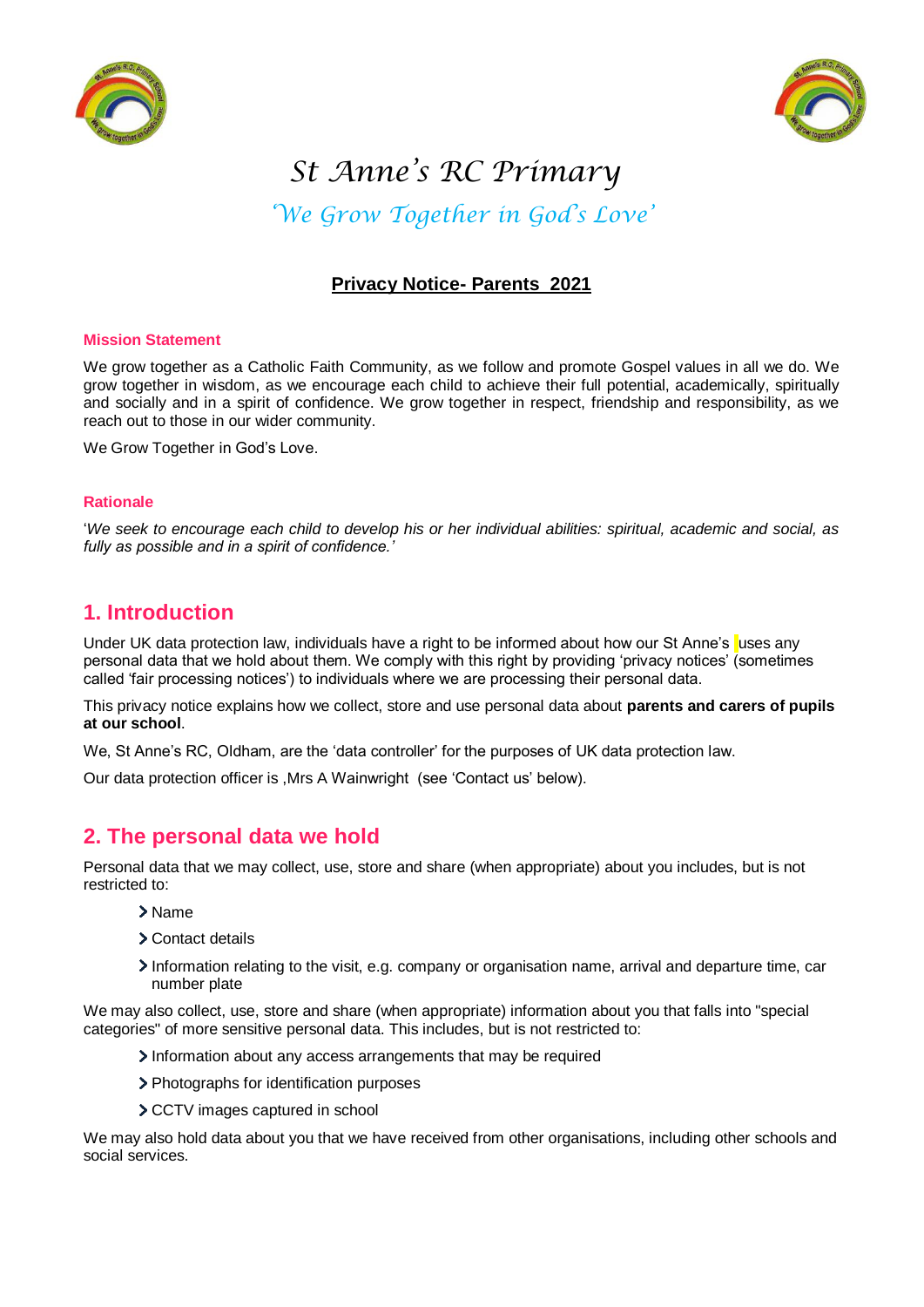# **3. Why we use this data**

We use the data listed above to:

- a) Identify you and keep you safe while on the school site
- b) Keep pupils and staff safe
- c) Maintain accurate records of visits to the school
- d) Provide appropriate access arrangements

#### **3.1 Use of your personal data in automated decision making and profiling**

We do not currently process any personal data through automated decision making or profiling. If this changes in the future, we will amend any relevant privacy notices in order to explain the processing to you, including your right to object to it.

# **4. Our lawful basis for using this data**

Our lawful bases for processing your personal data for the purposes listed in section 3 above are as follows:

- $\sum$  For the purposes of those listed in section 3 accordance with the 'public task' basis we need to process data to fulfil our statutory function as a school
- For the purposes of those listed in section 3 in accordance with the 'legal obligation' basis we need to process data to meet our responsibilities under law as set out here:

Where you have provided us with consent to use your data, you may withdraw this consent at any time. We will make this clear when requesting your consent, and explain how you would go about withdrawing consent if you wish to do so.

#### **4.1 Our basis for using special category data**

For 'special category' data, we only collect and use it when we have both a lawful basis, as set out above, and one of the following conditions for processing as set out in UK data protection law:

- We have obtained your explicit consent to use your personal data in a certain way
- We need to perform or exercise an obligation or right in relation to employment, social security or social protection law
- We need to protect an individual's vital interests (i.e. protect your life or someone else's life), in situations where you're physically or legally incapable of giving consent
- The data concerned has already been made manifestly public by you
- We need to process it for the establishment, exercise or defence of legal claims
- We need to process it for reasons of substantial public interest as defined in legislation
- We need to process it for health or social care purposes, and the processing is done by, or under the direction of, a health or social work professional or by any other person obliged to confidentiality under law
- We need to process it for public health reasons, and the processing is done by, or under the direction of, a health professional or by any other person obliged to confidentiality under law
- We need to process it for archiving purposes, scientific or historical research purposes, or for statistical purposes, and the processing is in the public interest

For criminal offence data, we will only collect and use it when we have both a lawful basis, as set out above, and a condition for processing as set out in UK data protection law. Conditions include:

We have obtained your consent to use it in a specific way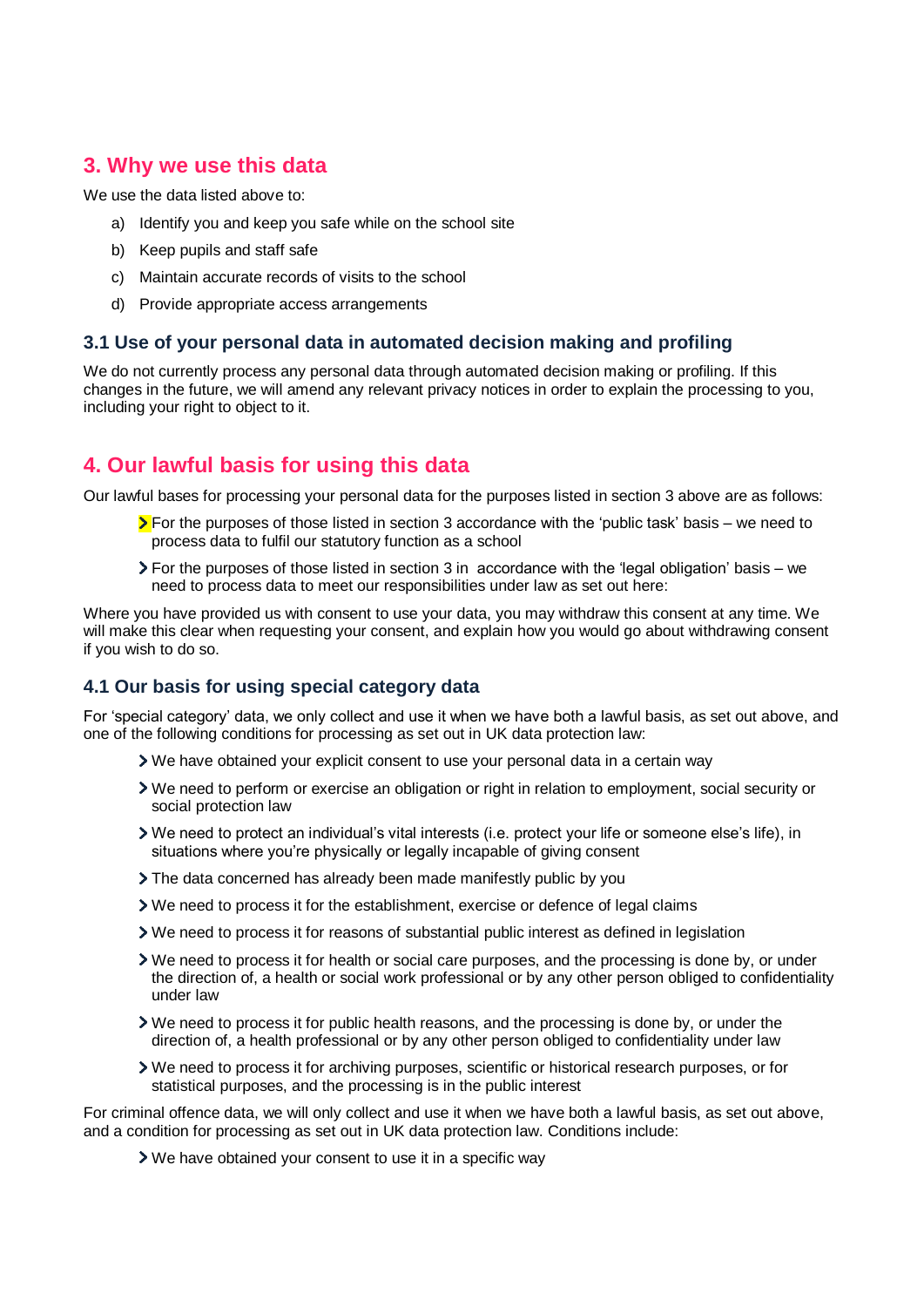- We need to protect an individual's vital interests (i.e. protect your life or someone else's life), in situations where you're physically or legally incapable of giving consent
- The data concerned has already been made manifestly public by you
- We need to process it for, or in connection with, legal proceedings, to obtain legal advice, or for the establishment, exercise or defence of legal rights
- We need to process it for reasons of substantial public interest as defined in legislation

#### **5. Collecting this data**

While the majority of information we collect about you is mandatory, there is some information that can be provided voluntarily.

Whenever we seek to collect information from you, we make it clear whether you must provide this information (and if so, what the possible consequences are of not complying), or whether you have a choice.

Most of the data we hold about you will come from you, but we may also hold data about you from:

- > Local authorities
- Government departments or agencies
- > Police forces, courts, tribunals

#### **6. How we store this data**

We keep personal information about you while you are visiting our school. We may also keep it beyond your visit with our school if this is necessary. Our retention sets out how long we keep information about visitors which can be requested from the office.

We have put in place appropriate security measures to prevent your personal information from being accidentally lost, used or accessed in an unauthorised way, altered or disclosed.

We will dispose of your personal data securely when we no longer need it.

#### **7. Who we share data with**

We do not share information about you with any third party without consent unless the law and our policies allow us to do so.

Where it is legally required, or necessary (and it complies with UK data protection law), we may share personal information about you with:

- Our local authority Oldhamto meet our legal obligations to share certain information with it, such as safeguarding concerns
- Government departments or agencies
- > Our regulator, Ofsted
- > Suppliers and service providers:
- Our auditors
- > Survey and research organisations
- > Health authorities
- > Security organisations
- > Health and social welfare organisations
- Professional advisers and consultants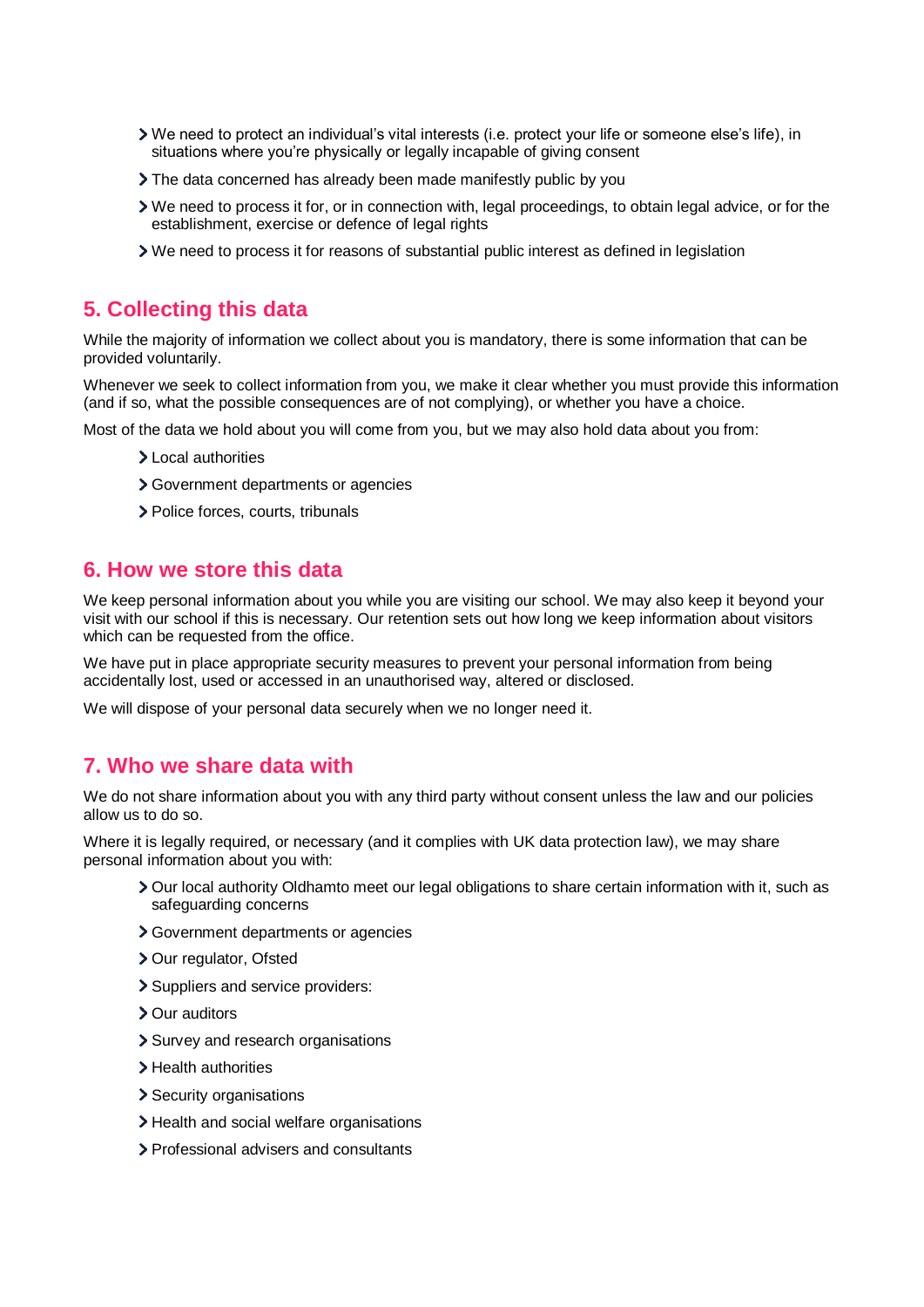- Charities and voluntary organisations
- > Police forces, courts, tribunals

#### **7.1 Transferring data internationally**

We may share personal information about you with the following international third parties, where different data protection legislation applies:

- Other schools or educational establishments
- Government departments or agencies
- > Security organisations

Where we transfer your personal data to a third-party country or territory, we will do so in accordance with UK data protection law.

In cases where we have to set up safeguarding arrangements to complete this transfer, you can get a copy of these arrangements by contacting us.

# **8. Your rights**

#### **8.1 How to access personal information that we hold about you**

You have a right to make a 'subject access request' to gain access to personal information that we hold about you.

If you make a subject access request, and if we do hold information about you, we will (subject to any exemptions that may apply):

- Give you a description of it
- Tell you why we are holding and processing it, and how long we will keep it for
- Explain where we got it from, if not from you
- > Tell you who it has been, or will be, shared with
- Let you know whether any automated decision-making is being applied to the data, and any consequences of this
- Give you a copy of the information in an intelligible form

You may also have the right for your personal information to be transmitted electronically to another organisation in certain circumstances.

If you would like to make a request, please contact us (see 'Contact us' below).

#### **8.2 Your other rights regarding your data**

Under UK data protection law, you have certain rights regarding how your personal data is used and kept safe. For example, you have the right to:

- Object to our use of your personal data
- > Prevent your data being used to send direct marketing
- Object to and challenge the use of your personal data for decisions being taken by automated means (by a computer or machine, rather than by a person)
- In certain circumstances, have inaccurate personal data corrected
- In certain circumstances, have the personal data we hold about you deleted or destroved, or restrict its processing
- Withdraw your consent, where you previously provided it for the collection, processing and transfer of your personal data for a specific purpose